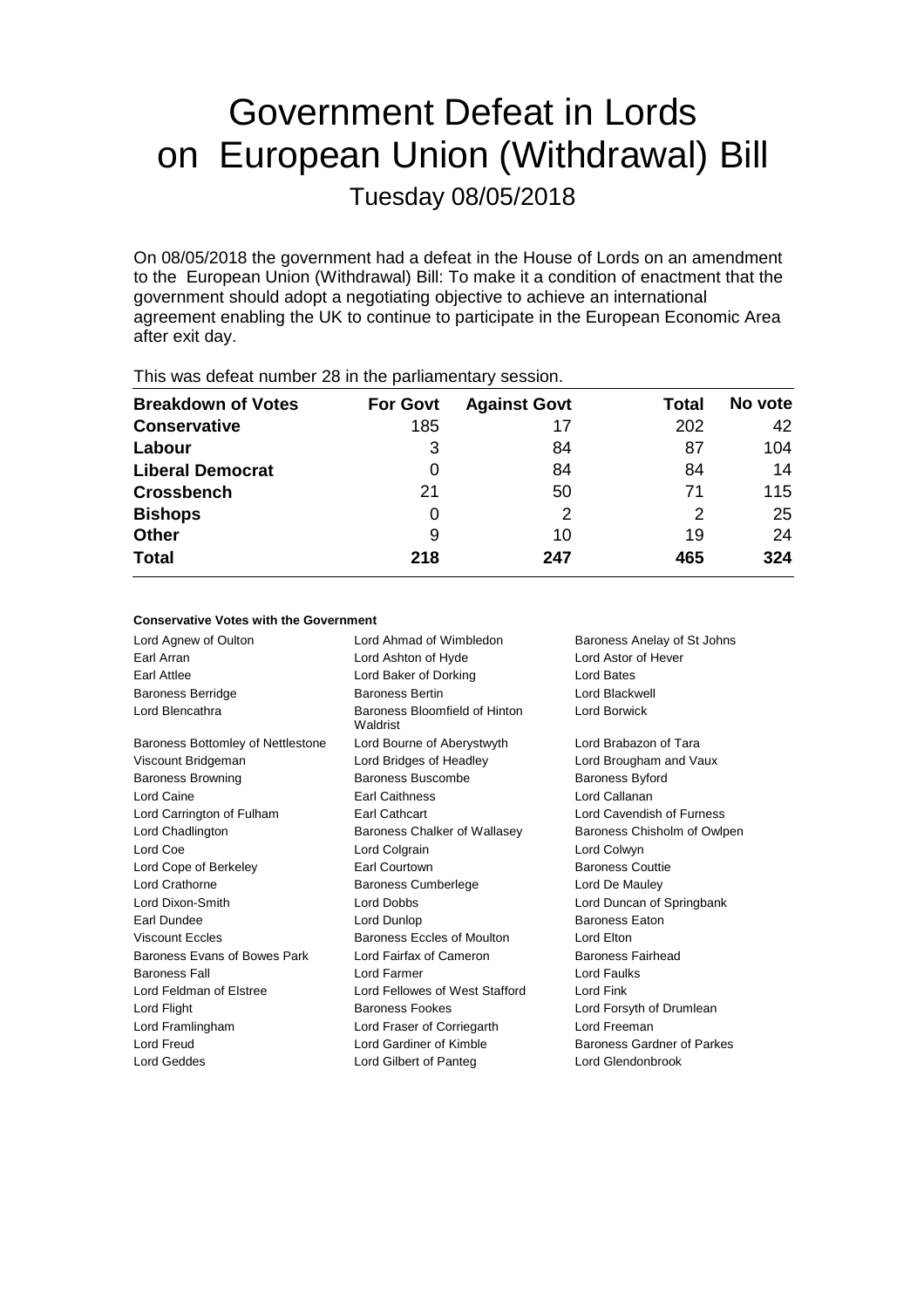Baroness Hanham Baroness Harding of Winscombe Lord Hayward Baroness Helic Lord Henley Lord Hill of Oareford Baroness Hodgson of Abinger Lord Hodgson of Astley Abbotts Lord Holmes of Richmond Earl Home **Baroness Hooper Baroness Hooper Lord Howard of Rising** Lord Howard of Lympne **Earl Howe Earl Howe Lord Howell of Guildford**<br>
Lord Hunt of Wirral **No. 2008** Lord James of Blackheath Baroness Jenkin of Keni Lord Hunt of Wirral Lord James of Blackheath Baroness Jenkin of Kennington Lord Keen of Elie Lord King of Bridgwater Lord Kirkham Lord Kirkhope of Harrogate Lord Lamont of Lerwick Lord Lang of Monkton Lord Lawson of Blaby Lord Leigh of Hurley Lord Lexden Earl Lindsay **Earl Lingfield** Earl Liverpool Lord Lucas Lord Lupton Lord MacGregor of Pulham Market Lord Mackay of Clashfern Lord Magan of Castletown Lord Mancroft Baroness Manzoor Lord Marland Lord Marlesford Lord McColl of Dulwich **Lord McInnes of Kilwinning** Baroness McIntosh of Pickering Baroness Mone **Duke of Montrose Baroness Morris of Bolton** Lord Moynihan Lord Naseby Lord Nash Baroness Neville-Jones **Baroness Neville-Rolfe** Baroness Newlove Baroness Nicholson of Winterbourne Baroness Noakes Lord Norton of Louth Lord O'Shaughnessy **Baroness O'Cathain** Baroness Oppenheim-Barnes Lord Palumbo **Lord Patten** Lord Patten **Baroness Pidding** Lord Polak Lord Popat Lord Porter of Spalding Lord Price **Baroness Redfern Baroness Redfern Lord Renfrew of Kaimsthorn** Lord Ribeiro Viscount Ridley Lord Risby Lord Robathan Baroness Rock Lord Rotherwick Lord Ryder of Wensum **Lord Saatchi** Baroness Scott of Bybrook Baroness Seccombe **Earl Selborne** Earl Selborne Lord Selkirk of Douglas Lord Selsdon Baroness Shackleton of Belgravia Lord Sheikh Baroness Shephard of Northwold Lord Sherbourne of Didsbury Lord Shinkwin Earl Shrewsbury Lord Skelmersdale Lord Smith of Hindhead Baroness Stedman-Scott Lord Sterling of Plaistow Baroness Stroud Baroness Sugg **Lord Suri Lord Suri Lord Taylor of Holbeach** Lord Trefgarne Viscount Trenchard Viscount Ullswater Baroness Vere of Norbiton Lord Wakeham Lord Wasserman Lord Wei Lord Whitby Baroness Wilcox Baroness Williams of Trafford Baroness Wyld Lord Young of Cookham Lord Young of Graffham Viscount Younger of Leckie

Lord Gold Baroness Goldie Viscount Goschen<br>
Lord Griffiths of Fforestfach Lord Haque of Richmond Lord Hamilton of E Lord Hague of Richmond Lord Hamilton of Epsom

### **Conservative Votes against the Government**

Viscount Hailsham Lord Heseltine Lord Inglewood Baroness McGregor-Smith Lord Northbrook Lord Patten of Barnes Lord Prior of Brampton Lord Tugendhat Baroness Verma Duke of Wellington Baroness Wheatcroft

Baroness Altmann Lord Arbuthnot of Edrom Lord Bowness

Lord Cooper of Windrush Lord Cormack Lord Green of Hurstpierpoint

### **Labour Votes with the Government** Lord Howarth of Newport Baroness Mallalieu Lord Moonie

**Labour Votes against the Government** Baroness Adams of Craigielea Lord Adonis Lord Alli Lord Anderson of Swansea Baroness Andrews Baroness Armstrong of Hill Top Lord Bach **Baroness Bakewell** Lord Berkeley Baroness Blackstone Lord Bradley Lord Bragg Lord Brennan Lord Brooke of Alverthorpe Lord Browne of Ladyton Lord Carter of Coles Lord Cashman Viscount Chandos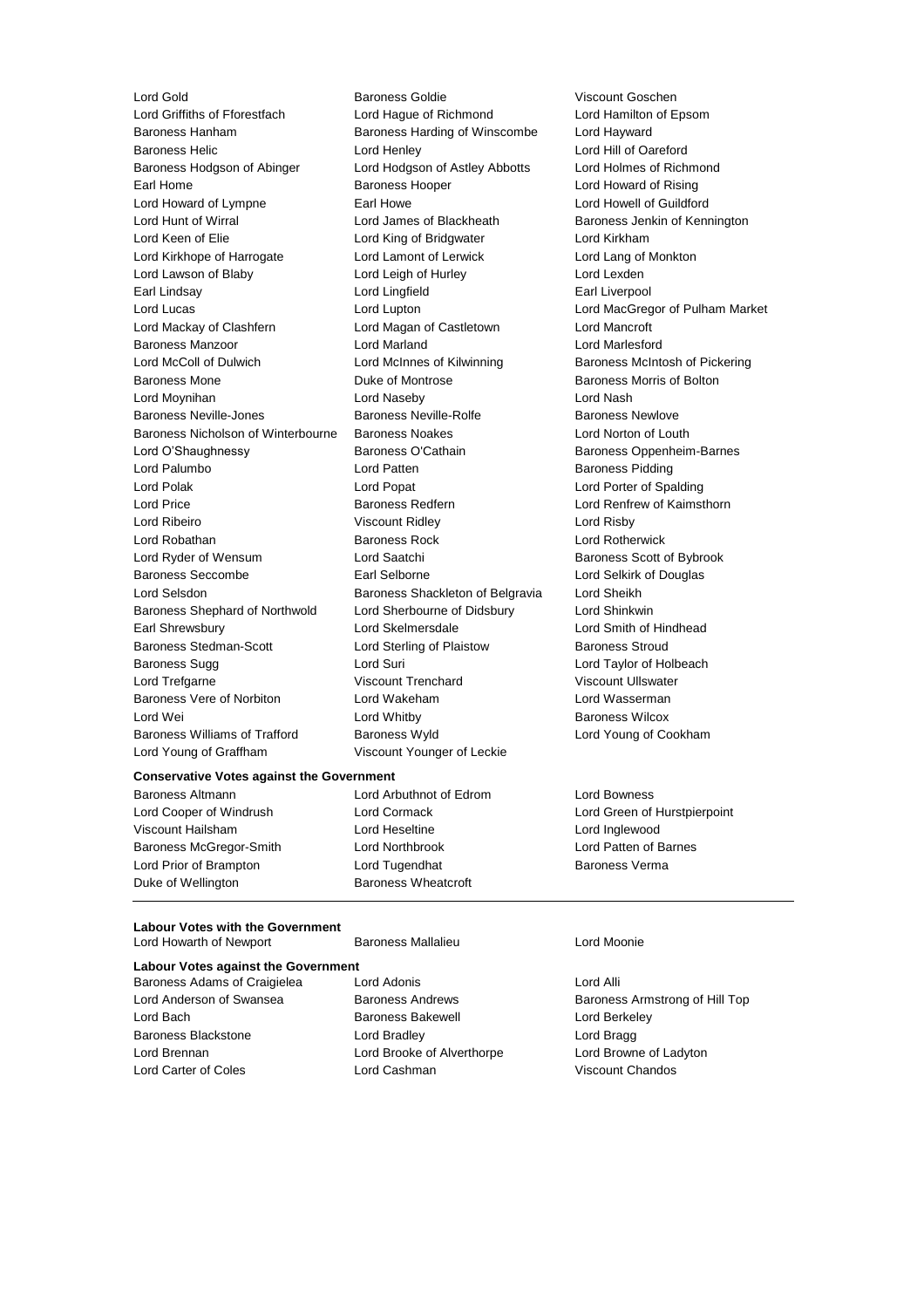| Baroness Corston                  | <b>Baroness Crawley</b>     | Lord Cunningham of Felling    |
|-----------------------------------|-----------------------------|-------------------------------|
| Lord Darzi of Denham              | Lord Davies of Stamford     | Lord Desai                    |
| Lord Drayson                      | Lord Dubs                   | Lord Elder                    |
| Lord Evans of Watford             | Lord Faulkner of Worcester  | Lord Foulkes of Cumnock       |
| Lord Giddens                      | <b>Baroness Golding</b>     | Lord Gordon of Strathblane    |
| Lord Hain                         | Viscount Hanworth           | Lord Haskel                   |
| Lord Haworth                      | <b>Baroness Henig</b>       | Lord Hunt of Chesterton       |
| Baroness Jay of Paddington        | Lord Judd                   | Baroness Kennedy of The Shaws |
| Baroness Kinnock of Holyhead      | Lord Kinnock                | Lord Knight of Weymouth       |
| Baroness Lawrence of Clarendon    | Lord Layard                 | Lord Levy                     |
| Baroness Liddell of Coatdyke      | Lord Liddle                 | Baroness Lister of Burtersett |
| Lord Livermore                    | Lord Mandelson              | Baroness Massey of Darwen     |
| Lord Maxton                       | Baroness McDonagh           | Lord Mendelsohn               |
| Baroness Morgan of Huyton         | Lord Morgan                 | Lord Morris of Handsworth     |
| <b>Baroness Morris of Yardley</b> | <b>Baroness Nye</b>         | Lord Pendry                   |
| Baroness Pitkeathley              | Lord Puttnam                | <b>Baroness Quin</b>          |
| Baroness Ramsay of Cartvale       | Lord Reid of Cardowan       | Lord Rogers of Riverside      |
| Lord Rooker                       | Baroness Royall of Blaisdon | Lord Sawyer                   |
| Lord Smith of Leigh               | Lord Snape                  | Lord Soley                    |
| Lord Stone of Blackheath          | Lord Tomlinson              | Lord Triesman                 |
| Lord Turnberg                     | <b>Lord Watts</b>           | <b>Baroness Whitaker</b>      |
| Lord Woolmer of Leeds             | Baroness Young of Old Scone | Lord Young of Norwood Green   |
|                                   |                             |                               |

# **Liberal Democrat Votes with the Government**

### **Liberal Democrat Votes against the Government**

| Lord Addington                                | Lord Allan of Hallam               | Lord Ashdown of Norton-sub-Hamdon   |
|-----------------------------------------------|------------------------------------|-------------------------------------|
| Baroness Bakewell of Hardington<br>Mandeville | <b>Baroness Barker</b>             | Lord Beith                          |
| Baroness Benjamin                             | Baroness Bonham-Carter of Yarnbury | Baroness Bowles of Berkhamsted      |
| Lord Bradshaw                                 | <b>Baroness Brinton</b>            | Lord Bruce of Bennachie             |
| Lord Burnett                                  | <b>Baroness Burt of Solihull</b>   | Lord Campbell of Pittenweem         |
| Lord Clement-Jones                            | <b>Lord Cotter</b>                 | <b>Baroness Doocey</b>              |
| <b>Baroness Featherstone</b>                  | Lord Foster of Bath                | Lord Fox                            |
| Baroness Garden of Frognal                    | Lord German                        | Lord Goddard of Stockport           |
| Lord Greaves                                  | <b>Baroness Grender</b>            | <b>Baroness Hamwee</b>              |
| Baroness Harris of Richmond                   | <b>Baroness Humphreys</b>          | Lord Hussain                        |
| Baroness Hussein-Ece                          | Baroness Janke                     | <b>Baroness Jolly</b>               |
| Lord Jones of Cheltenham                      | Lord Kirkwood of Kirkhope          | <b>Baroness Kramer</b>              |
| Lord Lee of Trafford                          | Baroness Ludford                   | Baroness Maddock                    |
| Lord Marks of Henley-on-Thames                | Lord McNally                       | Baroness Miller of Chilthorne Domer |
| Lord Newby                                    | Baroness Northover                 | Lord Paddick                        |
| Lord Palmer of Childs Hill                    | <b>Baroness Parminter</b>          | <b>Baroness Pinnock</b>             |
| Lord Purvis of Tweed                          | Baroness Randerson                 | Lord Razzall                        |
| Lord Redesdale                                | Lord Rennard                       | Lord Roberts of Llandudno           |
| Lord Rodgers of Quarry Bank                   | Baroness Scott of Needham Market   | Lord Scriven                        |
| Lord Sharkey                                  | Baroness Sheehan                   | Lord Shipley                        |
| Lord Shutt of Greetland                       | Baroness Smith of Newnham          | Lord Steel of Aikwood               |
| Lord Stephen                                  | Lord Stoneham of Droxford          | <b>Lord Storey</b>                  |
| Lord Strasburger                              | Lord Stunell                       | <b>Baroness Suttie</b>              |
| Lord Taverne                                  | Lord Teverson                      | Lord Thomas of Gresford             |
| <b>Baroness Thornhill</b>                     | Viscount Thurso                    | Lord Tope                           |
| Baroness Tyler of Enfield                     | Lord Tyler                         | Lord Vallance of Tummel             |
| Lord Wallace of Saltaire                      | Lord Wallace of Tankerness         | <b>Baroness Walmsley</b>            |
| Lord Watson of Richmond                       | Lord Willis of Knaresborough       | Lord Wrigglesworth                  |
|                                               |                                    |                                     |